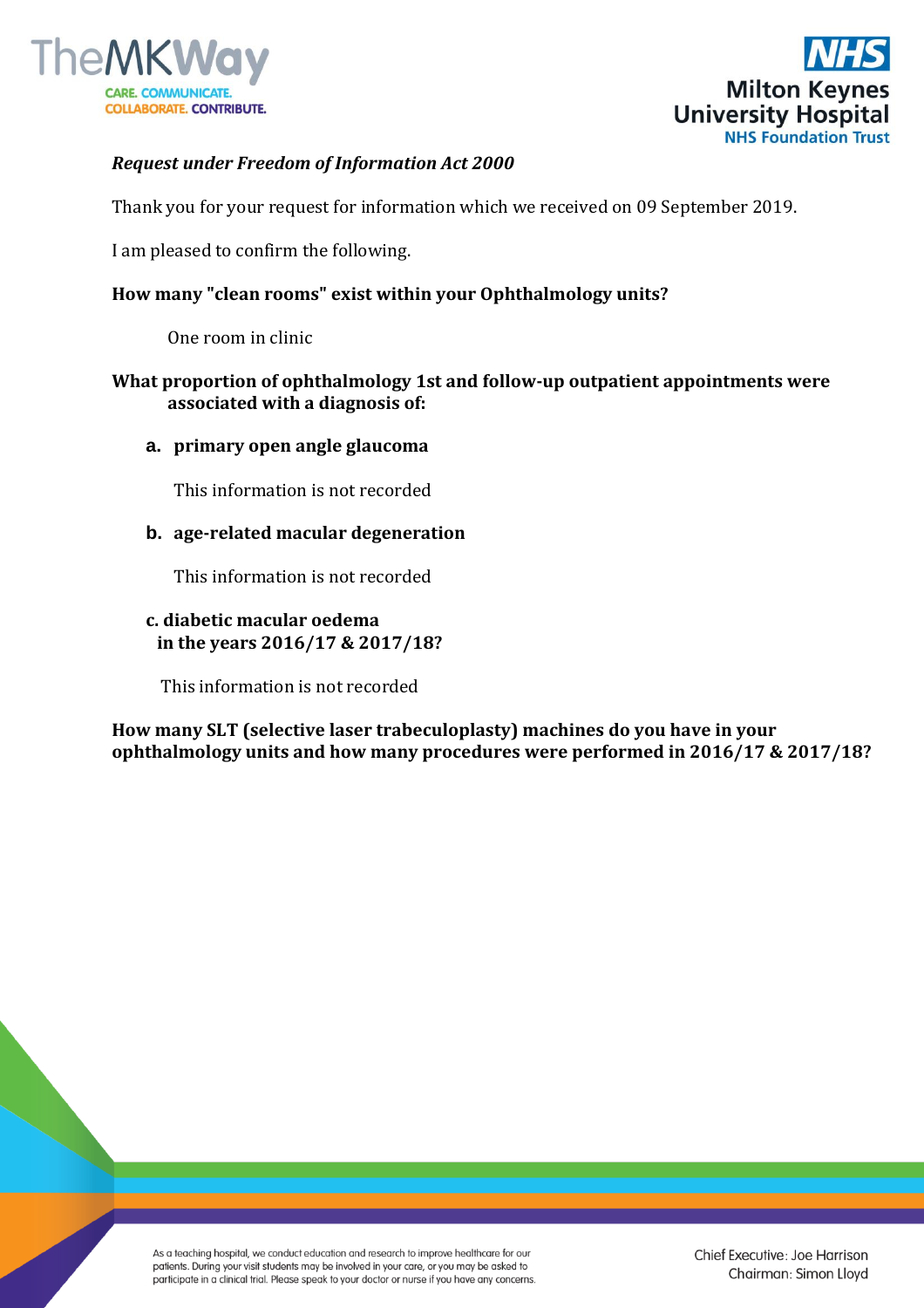



 1 SLT laser machine Only got SLT started in Sept 2018;

 2016 - 2017 None 2017 - 2018 2 unilateral and 7 bilateral SLT's (performed between 26/9/18 to 31/12/18

## **How many C69.3 (injection into anterior chamber of the eye) procedures were performed in 2016/17 & 2017/18 and what was the split between theatre & clinic?**

Please see attachment.

You are advised that this information is provided in accordance with the Freedom of Information Act 2000 and is for your personal use. Any re-use of this information will be subject to copyright and the Re-Use of Public Sector Information Regulations (1st July 05) and authorisation from Milton Keynes Hospital NHS Foundation Trust will be required. In the event of any re-use, the information must be reproduced accurately and not used in a misleading manner.

If you are unhappy with the information received in response to this request, please address your complaint to the Patient Affairs Office at Milton Keynes Hospital NHS Foundation Trust, Standing Way, Eaglestone, Milton Keynes MK6 5LD If, after exhausting our internal process, you are still unhappy with the information received, you may write to the Information Commissioner's Office, Wycliffe House, Water Lane, Wilmslow, Cheshire SK9 5AF.

If you need any further assistance, please do not hesitate to contact us at the address above.

Yours sincerely,

Freedom Of Information Co-Ordinator For and on behalf of Milton Keynes Hospital NHS Foundation Trust

> Any re-use of this information will be subject to the 'Re-use of Public Sector Information Regulations' and best practice.

As a teaching hospital, we conduct education and research to improve healthcare for our patients. During your visit students may be involved in your care, or you may be asked to participate in a clinical trial. Please speak to your doctor or nurse if you have any concerns. Chief Executive: Joe Harrison Chairman: Simon Lloyd